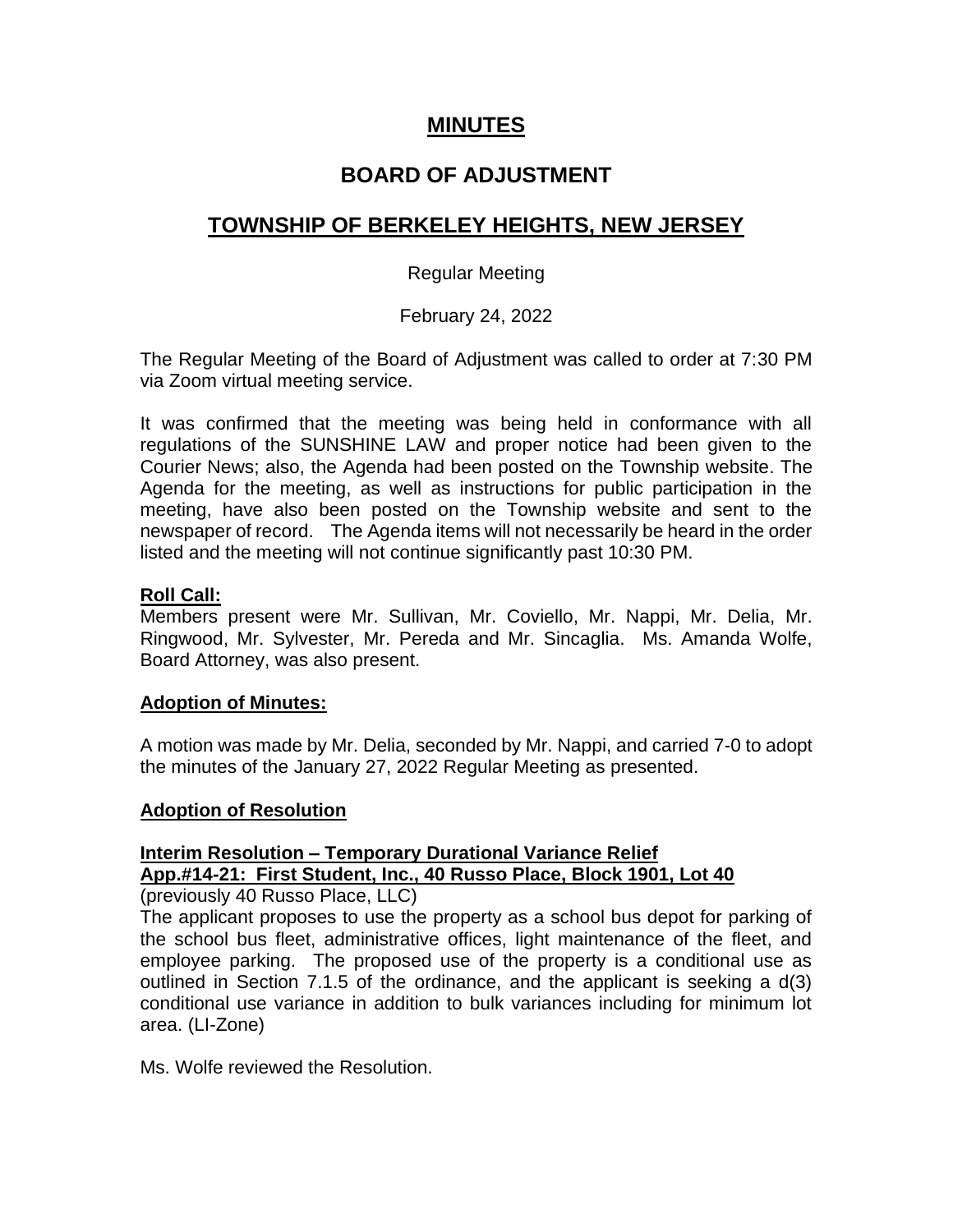A motion was made by Mr. Ringwood, seconded by Mr. Sylvester, to adopt the above Resolution. The roll call vote was 7-0 with Mr. Sullivan, Mr. Coviello, Mr. Nappi, Mr. Delia, Mr. Ringwood, Mr. Sylvester and Mr. Pereda voting in favor.

# **Applications for Review:**

# **App.#22-21: Matthew K. Lemons, 45 Maple Avenue, Block 901, Lot 11 (R-15 Zone)**

Proposed second story addition, construction of a covered front porch, and removal of stairs from existing second story deck. Variances are needed because existing lot coverage percentages are nonconforming, and the new front porch will result in a further increase in Building Coverage and Total Lot Coverage and result in further encroachment into the required front-yard setback. The second story addition will also require a variance for insufficient combined side yard setbacks. Existing nonconformities are lot area, lot width, lot depth, principal front-yard setback, combined side-yard setbacks, deck height, deck setback, shed setback (side yard), building, other, and total lot coverage percentages.

Ms. Wolfe confirmed that the notice provided is sufficient and the Board has jurisdiction to hear the application.

Matthew Lemons and Jacqueline Lemons were sworn and stated that they want to improve their existing two-bedroom home to provide more space for their family. The project includes the addition of a front porch and the return of the backyard to grass. The existing coverage is 35.4% and 38% is proposed.

Discussion took place regarding the impervious coverage and the applicant agreed to removal of the existing pond and stone to reduce the coverage.

In response to questions from the Board, Mr. Lemons stated that the second-floor addition will include three bedrooms over the main house with a bathroom and a master bedroom over the garage with a bathroom. The laundry room will also be moved to the second floor. The existing shed will remain, and the block wall will be removed when the pond is taken out. All sides of the exterior of the home will match and new windows will be installed. The applicant agreed to discuss with the architect how to make the existing oversized garage door look like a regular door.

# **Open to Public**

The hearing was opened to the public. There were no members of the public who had questions or comments.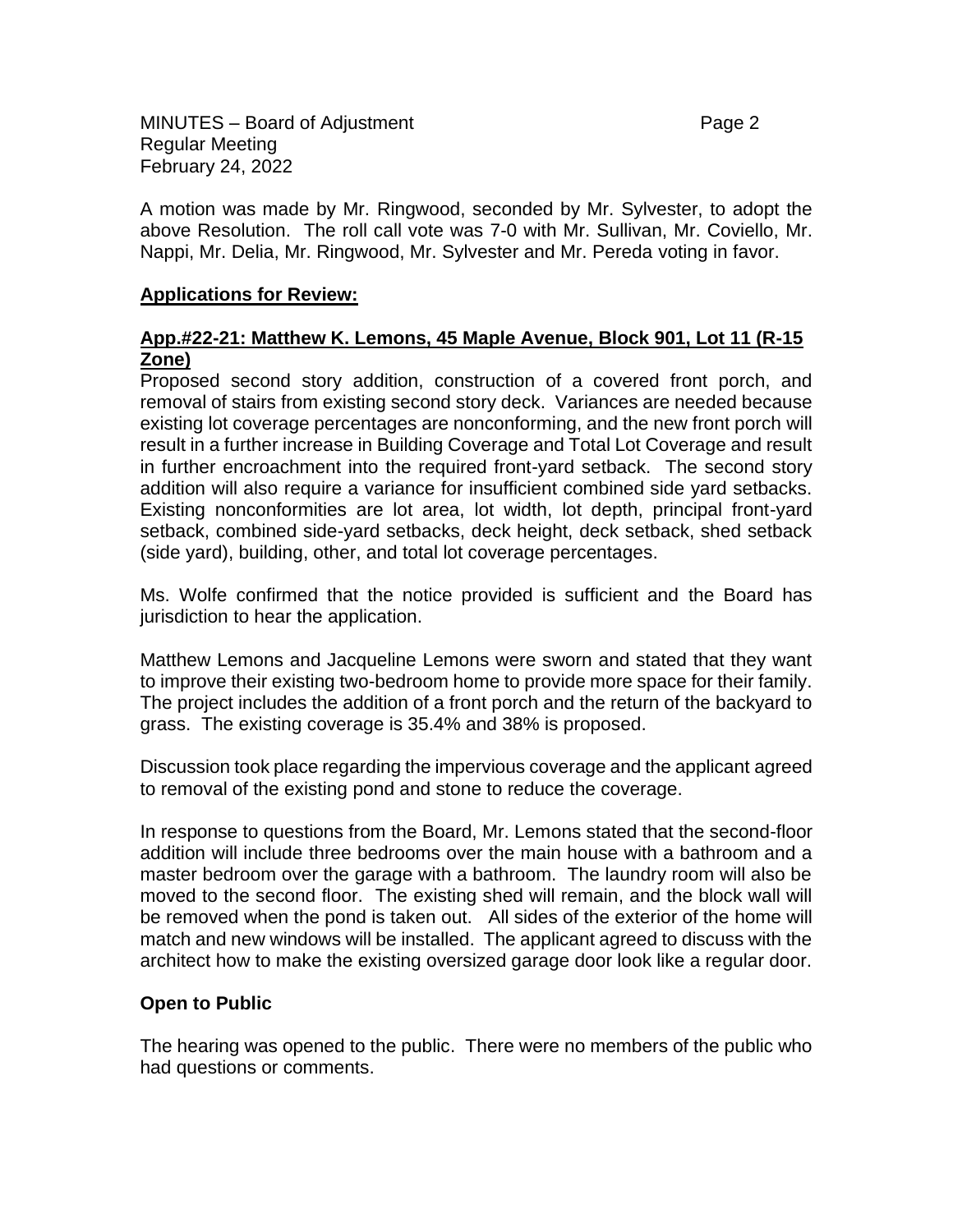MINUTES – Board of Adjustment **Page 3** and Page 3 Regular Meeting February 24, 2022

Ms. Wolfe reviewed the conditions of approval.

A motion was made by Mr. Sylvester, seconded by Mr. Pereda, with respect to App.#22-21: Matthew K. Lemons, 45 Maple Avenue, Block 901, Lot 11 (R-15 Zone) to approve the application with requested variances, subject to the conditions discussed and subject to the standard conditions that shall be set forth in a Resolution of Memorialization to be adopted by the Board. The roll call vote was 7-0 with Mr. Sullivan, Mr. Coviello, Mr. Delia, Mr. Nappi, Mr. Ringwood, Mr. Sylvester and Mr. Pereda voting in favor and none opposed.

#### **App.#22-0001: Freedom Doggie Daycare LLC (d/b/a Dogtopia), 410 (rear) Springfield Avenue, Unit #410D, Block 701, Lot 3 (DD-Zone)**

Proposed dog daycare, overnight boarding, and spa services to be located at Berkeley Shopping Center. A d(1) use variance is required because the proposed dog daycare is not permitted in the DD-Zone.

Ms. Wolfe confirmed that the notice provided is sufficient and the Board has jurisdiction to hear the application.

Rosemary Stone-Dougherty, attorney for the applicant, stated that the application involves a franchise location in a large shopping center.

Lillian Rodriguez and Mark Besser, applicants, were sworn. Ms. Rodriguez stated that they are seeking approval to operate a dog daycare facility at the proposed location, and they think it will be a great addition to the shopping center. Ms. Rodriguez presented Exhibit A-1 – slide show explaining the services to be offered at the facility and renderings showing the interior of the facility.

Tracy Cross, Dogtopia Director of New Franchisee Support, was sworn and provided information regarding the company including the training and support provided to franchisees. She reviewed the topics of safety, after-hours monitoring, waste management, odor and noise control, location of other facilities in New Jersey, separation of dogs by size, number of dogs anticipated to be on site each day and drop off and pick up procedures.

In response to questions from the Board, Ms. Cross stated that 85% of the business is daycare with only 10% overnight. There are no employees on site overnight and the dogs are virtually monitored. The applicants will be discussing with the landlord the subjects of providing a separate dumpster and designated parking. A kennel license will be applied for from the Department of Health. Ms. Cross further stated that dogs will not leave the facility, it will be open seven days a week and construction will take approximately 12 weeks.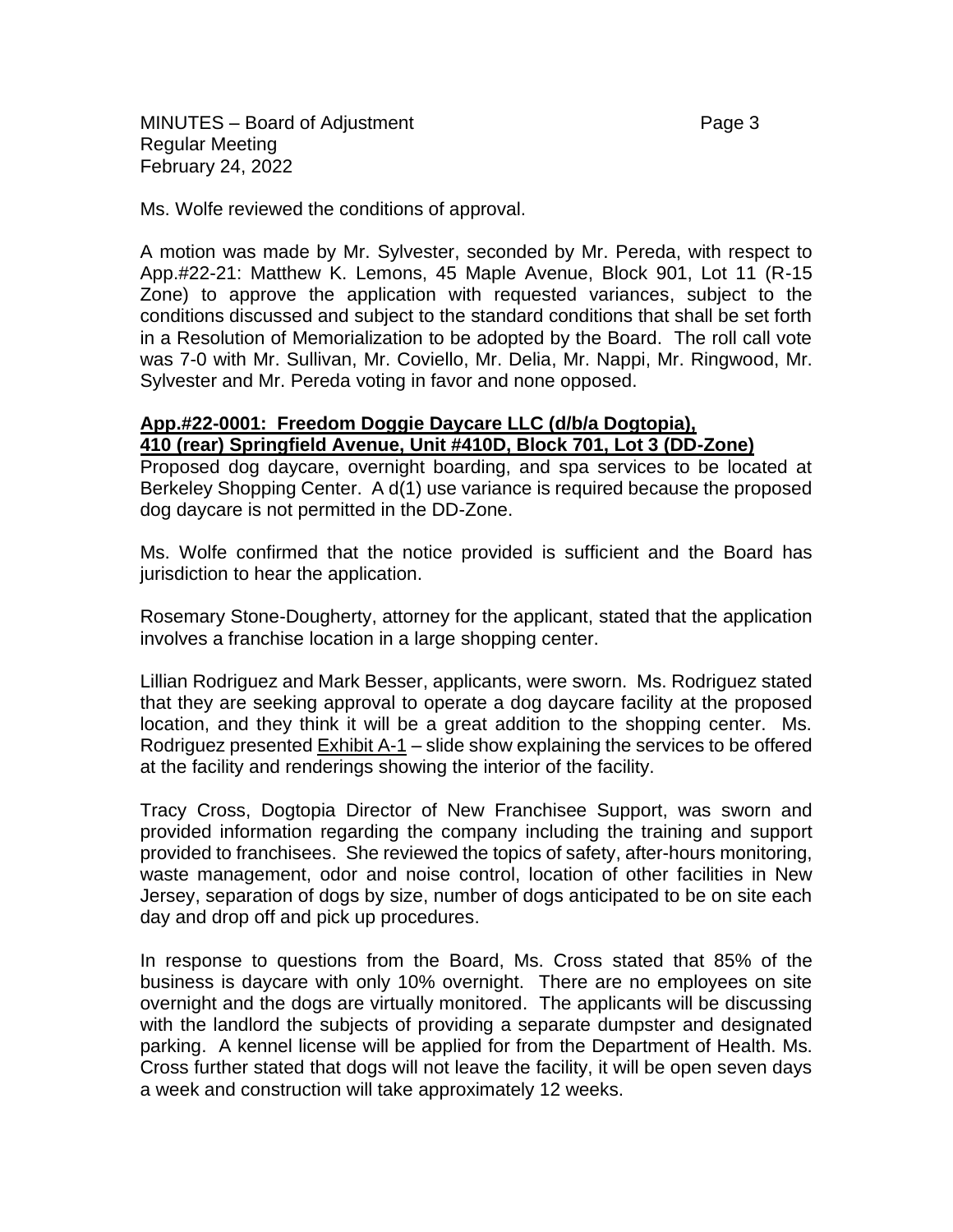Alexander Dougherty, Planner, was sworn, provided his educational and professional background and was accepted as an expert witness. Mr. Dougherty presented Exhibit A-2 – photographs of the proposed location, other stores in the shopping center, parking lot and rear of the site, and the residential area behind the shopping center. Mr. Dougherty reviewed the variances requested and the reasons why they should be granted. He stated that the facility will have a positive impact on the area with no substantial detriment to the public.

Keenan Hughes, Township Planner, was sworn and stated that the applicant has addressed all the questions raised and he has no concern about any impairment to the zoning plan.

In response to questions, Ms. Dougherty stated that the signage will comply with the ordinance, only the office and lobby of the facility will be visible from the outside, and a plan and training is provided for evacuation of the facility.

### **Open to Public**

The hearing was opened to the public. There were no members of the public who had questions or comments.

Ms. Wolfe reviewed the conditions of approval.

A motion was made by Mr. Ringwood, seconded by Mr. Pereda, with respect to App.#22-0001: Freedom Doggie Daycare LLC (d/b/a Dogtopia), 410 (rear) Springfield Avenue, Unit #410D, Block 701, Lot 3 (DD-Zone) to approve the application with requested variances, subject to the conditions discussed and subject to the standard conditions that shall be set forth in a Resolution of Memorialization to be adopted by the Board. The roll call vote was 5-2 with, Mr. Delia, Mr. Nappi, Mr. Ringwood, Mr. Sylvester and Mr. Pereda voting in favor and Mr. Sullivan and Mr. Coviello opposed.

**CARRIED FROM JANUARY 27, 2022 WITH NO FURTHER NOTICE REQUIRED: App.#20-21: Kim Cozic, 15 Oak Ridge Road, Block 2105, Lot 13 (R-15 Zone)** Proposed installation of an in-ground pool and spa. The project also includes walls, a covered patio, walkways, relocated shed, fence, and deck extension. Relief is needed from Section 6.1.1B "Schedule of General Regulations" for exceeding the 10% permitted "other" and 25% permitted "total" lot coverage percentages.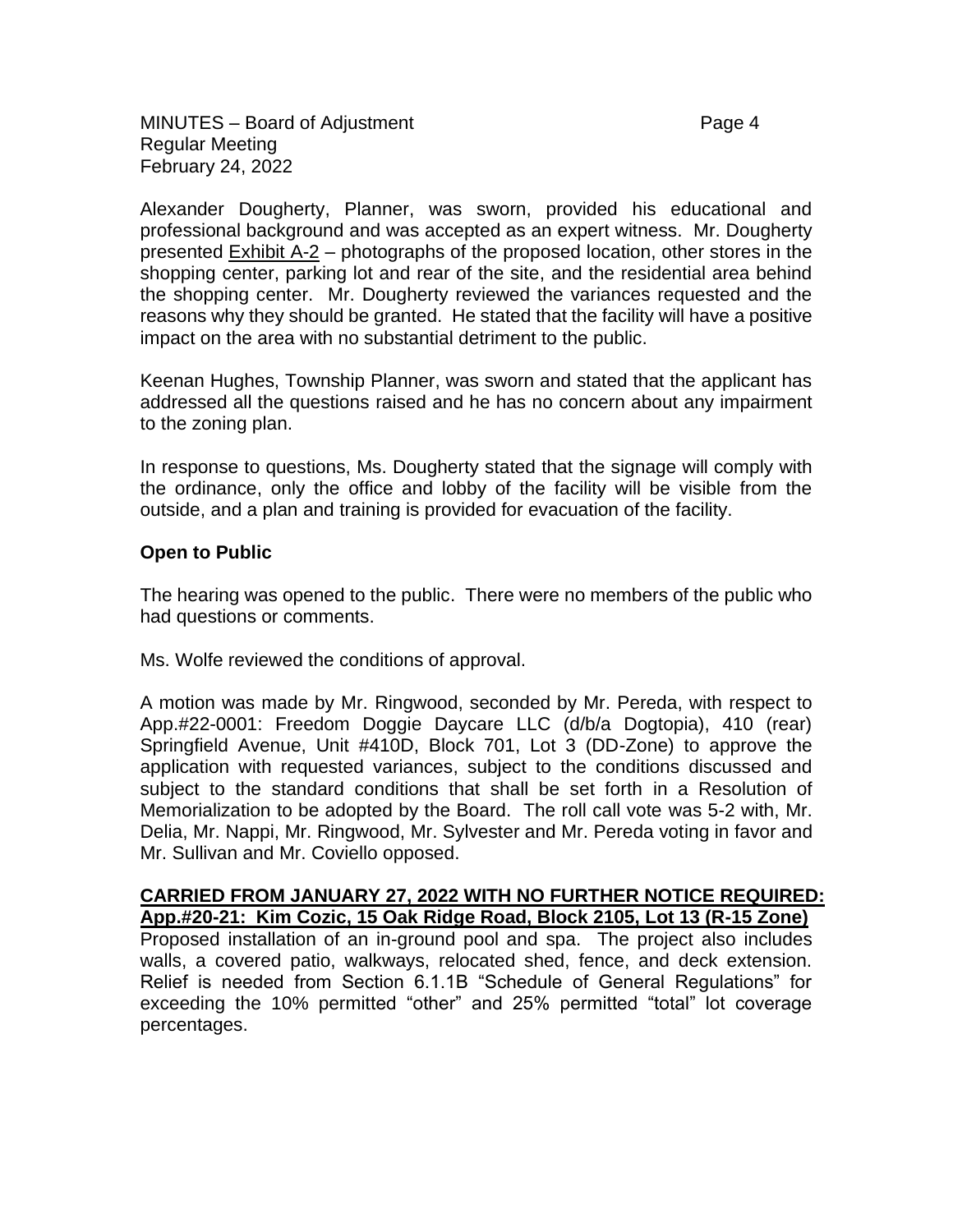Jared Kest, landscape architect, previously sworn, stated that the plan has been revised to reduce the amount of lot coverage and to incorporate comments made by the Board and the neighbor at the last hearing. Mr. Kest presented Exhibit A-2 – revised plan, and explained the changes made to decrease the amount of impervious coverage. He stated that they are proposing a solid fence around the HVAC equipment, generator and pool equipment and additional landscaping to address the concerns of the neighbor. The existing retaining wall will be moved away from the property line.

In response to a question, Mr. Cozic, previously sworn, stated that the trampoline in the backyard will be moved away from the property line.

### **Open to Public**

The hearing was opened to the public.

Ria Wolff, 21 Oak Ridge Road, thanked the applicant for making changes to address the noise. She said she and her husband are okay with the project as changed.

Ms. Wolfe reviewed the conditions of approval.

A motion was made by Mr. Nappi, seconded by Mr. Pereda, with respect to App.# 20-21: Kim Cozic, 15 Oak Ridge Road, Block 2105, Lot 13 (R-15 Zone) to approve the application with requested variances, subject to the conditions discussed and subject to the standard conditions that shall be set forth in a Resolution of Memorialization to be adopted by the Board. The roll call vote was 7-0 with Mr. Sullivan, Mr. Coviello, Mr. Delia, Mr. Nappi, Mr. Ringwood, Mr. Sylvester and Mr. Pereda voting in favor and none opposed.

#### **App.#18-21: Harry & Gail Hunter, 162 Hillside Ave., Block 2402, Lot 41(R-15 Zone)**

Construction of a 180-sq.-ft. residential storage shed which is larger than the 100 square ft. maximum shed size permitted by ordinance. Variances are needed for shed size, location (setbacks), and exceeding the maximum permitted total lot coverage of 25%. Existing, nonconforming issues are lot area, lot width, principal front and side-yard setbacks, other and total lot coverage.

Ms. Wolfe confirmed that the notice provided is sufficient and the Board has jurisdiction to hear the application.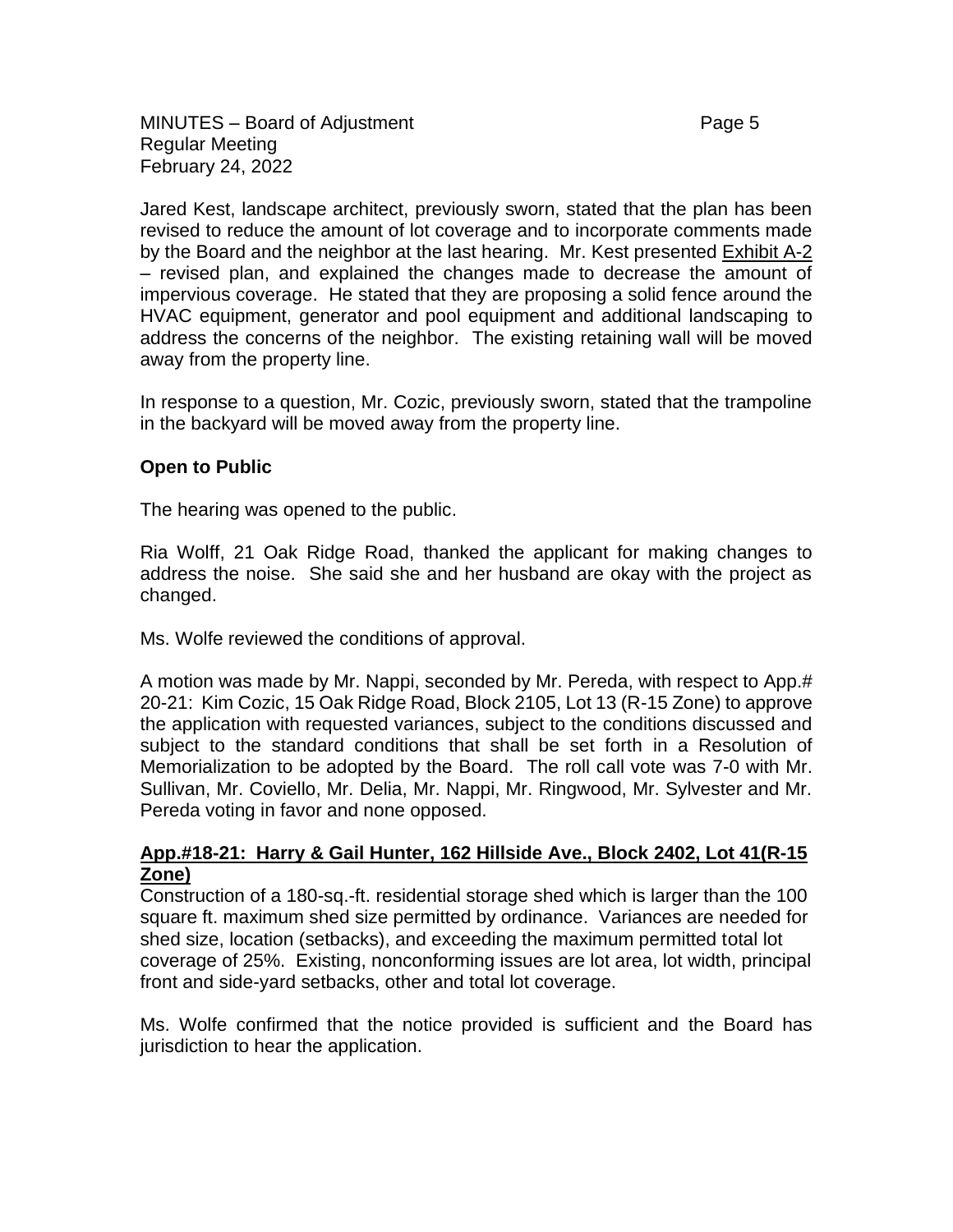Harry Hunter, applicant, was sworn and explained the circumstances that lead to the replacement of an existing shed in his yard following its destruction from a fallen tree. The shed was replaced with a larger shed, and he was unaware of the ordinance regarding shed size. The new shed was placed in the same location,but a variance is needed for setbacks and size. The new shed is 10' x 18' and it sits on a solid platform. Mr. Hunter presented Exhibit A-1 – photographs showing the damage to the old shed.

Mr. Hunter stated that the shed was rebuilt in September 2020 by professionals and none of them advised him that a permit was required. Due to health problems and delays due to town hall construction he has been unable to come before the Board until now.

In response to questions, Mr. Hunter stated that the front door of the shed is not used, and the side door is used to bring things in and out. There is no electricity in the shed. Construction of the shed began in September 2020, and it was completed except for the side door before he received the violation notice.

# **Open to Public**

The hearing was opened to the public.

Diana Sachs, 15 Wentworth Drive, was sworn and stated that she is the neighbor in the rear. She expressed concern about the size of the shed and stated that it is too close to the property line and very tall. She can see it from every room in her home and from her deck and it looks like a garage not a shed.

Carolyn Boland and Michael Boland, 25 Wentworth Drive, were sworn and stated that they live behind the property. They object to this structure since it was built without a permit and because it is within 6' of their property line. The new shed is significantly higher than the previous shed and the old shed did not need to be raised on a platform. The shed obstructs their view and is closer to their home than it is to the applicant's. Mr. Boland stated that they are concerned about what this does to the value of their property and also that a precedent will be set if it is approved.

Jeannie Clark, 35 Wentworth Drive, was sworn and stated that she lives next door to the Bolands and is concerned that if this is approved other similar structures will be built on neighboring properties. Ms. Clark stated that the view from her deck is not appealing and she presented Exhibit O-1 – photographs showing the shed in process of being built and as completed.